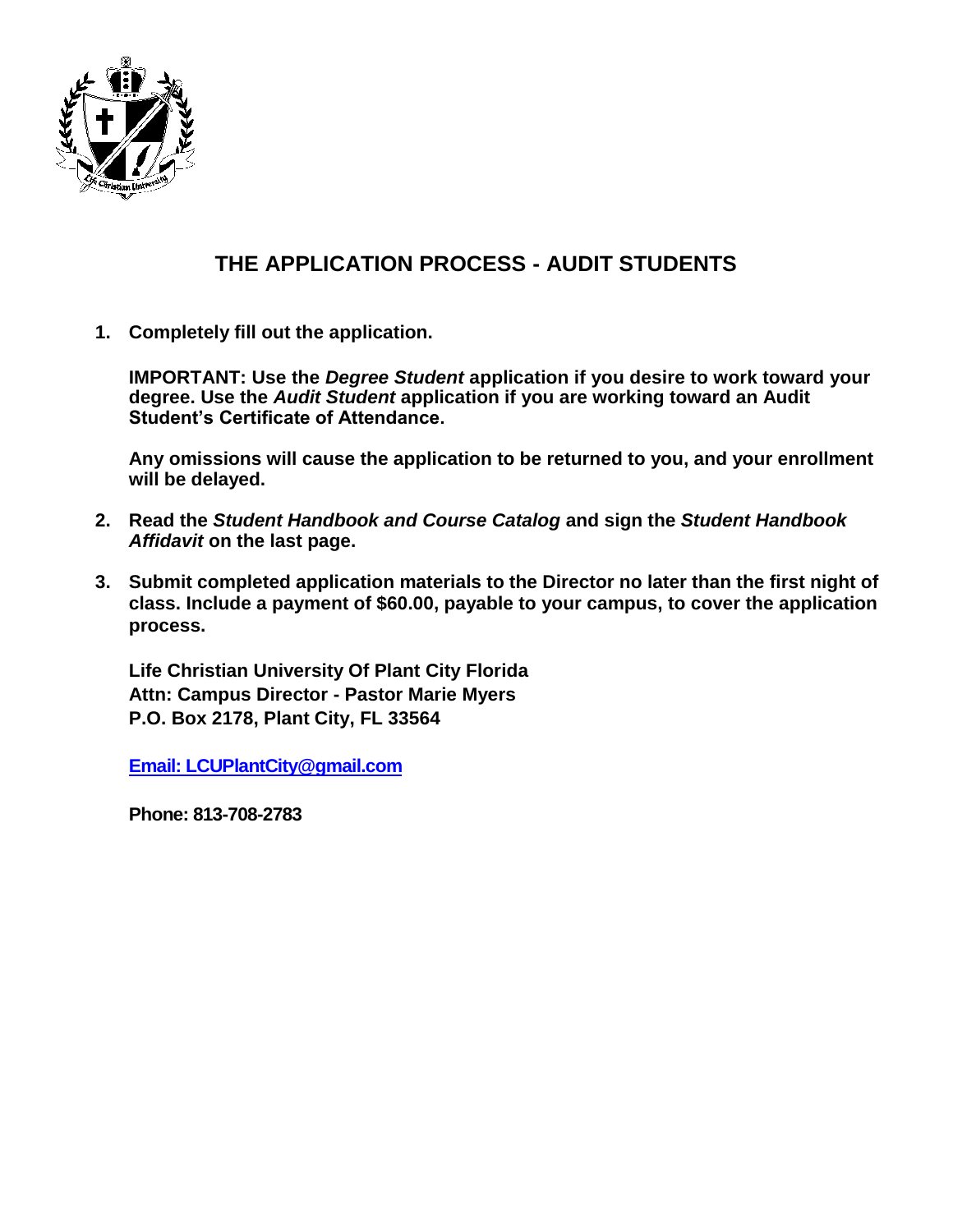| <b>FOR LCU OFFICE USE ONLY</b> |               |                         |              |                            |  |  |  |  |
|--------------------------------|---------------|-------------------------|--------------|----------------------------|--|--|--|--|
| STUDENT ID                     | DATE RECEIVED | I DATE ENTERED INTO C-R | l ENTERED BY |                            |  |  |  |  |
| CAMPUS CODE                    | DATE APPROVED | DATE ASSESSED           | ASSESSED BY  | DESIGNATED STUDENT ADVISOR |  |  |  |  |

|  |                                  | Christian University |  |
|--|----------------------------------|----------------------|--|
|  |                                  |                      |  |
|  | <b>AUDIT STUDENT APPLICATION</b> |                      |  |

| <b>IMPORTANT:</b><br>• Please PRINT or TYPE.<br>• ANSWER ALL QUESTIONS. Application will not be processed nor academic standing assessed unless all questions are answered & the application signed & dated by the applicant.<br>• Do not leave any question blank. Put "N/A" if an item does not apply. |                                                              |                   |                                   |                             |                |                                                  |  |  |  |
|----------------------------------------------------------------------------------------------------------------------------------------------------------------------------------------------------------------------------------------------------------------------------------------------------------|--------------------------------------------------------------|-------------------|-----------------------------------|-----------------------------|----------------|--------------------------------------------------|--|--|--|
| <b>PERSONAL INFORMATION</b><br>1.                                                                                                                                                                                                                                                                        |                                                              |                   |                                   |                             |                |                                                  |  |  |  |
| $\Box$ MS.<br><b>LAST NAME</b><br>$\Box$ MR.<br>$\Box$ MRS. $\Box$ REV.<br>$\Box$ MISS $\Box$ DR.                                                                                                                                                                                                        | <b>FIRST NAME</b>                                            | MI                | SR.<br>□<br>JR.<br>$\Box$         | MAIDEN NAME (IF APPLICABLE) |                | PRI. LANGUAGE<br>$\Box$ ENGLISH<br>П.<br>SPANISH |  |  |  |
| MAILING ADDRESS                                                                                                                                                                                                                                                                                          | <b>CITY</b>                                                  | STATE OR PROVINCE |                                   | ZIP OR POSTAL CODE          | <b>COUNTRY</b> |                                                  |  |  |  |
| HOME AREA CODE & PHONE NUMBER                                                                                                                                                                                                                                                                            | WORK AREA CODE & PHONE NUMBER                                |                   | CELLULAR AREA CODE & PHONE NUMBER |                             |                |                                                  |  |  |  |
| PRIMARY E-MAIL ADDRESS                                                                                                                                                                                                                                                                                   |                                                              |                   |                                   |                             |                |                                                  |  |  |  |
| SECONDARY E-MAIL ADDRESS                                                                                                                                                                                                                                                                                 |                                                              |                   |                                   |                             |                |                                                  |  |  |  |
| <b>GENDER</b><br>RACE<br>$\square$ BLACK<br>$\square$ MALE<br>$\Box$ SINGLE<br>□ CAUCASIAN □ ASIAN<br>$\Box$ MARRIED<br>NATIVE AMERICAN<br>$\square$ FEMALE<br>$\Box$ HISPANIC                                                                                                                           | CITIZEN OF<br><b>USA</b><br>$\Box$<br>OTHER (PLEASE SPECIFY) | PLACE OF BIRTH    |                                   |                             |                | DATE OF BIRTH (MM/DD/YYYY)                       |  |  |  |

*Non-Discrimination Policy*

**This institution does not discriminate on the basis of nationality, ethnic origin, age, or gender. We guarantee the rights and privileges, and the availability of programs and activities to all students.**

## *PLEASE READ CAREFULLY THE FOLLOWING AFFIDAVIT BEFORE SIGNING.*

**I certify that I have truthfully and accurately answered all questions contained in this application. I understand that falsification of any kind is grounds for refusal of my application or expulsion should falsehood be discovered after acceptance into the Audit Program.**

**SIGNATURE DATE**